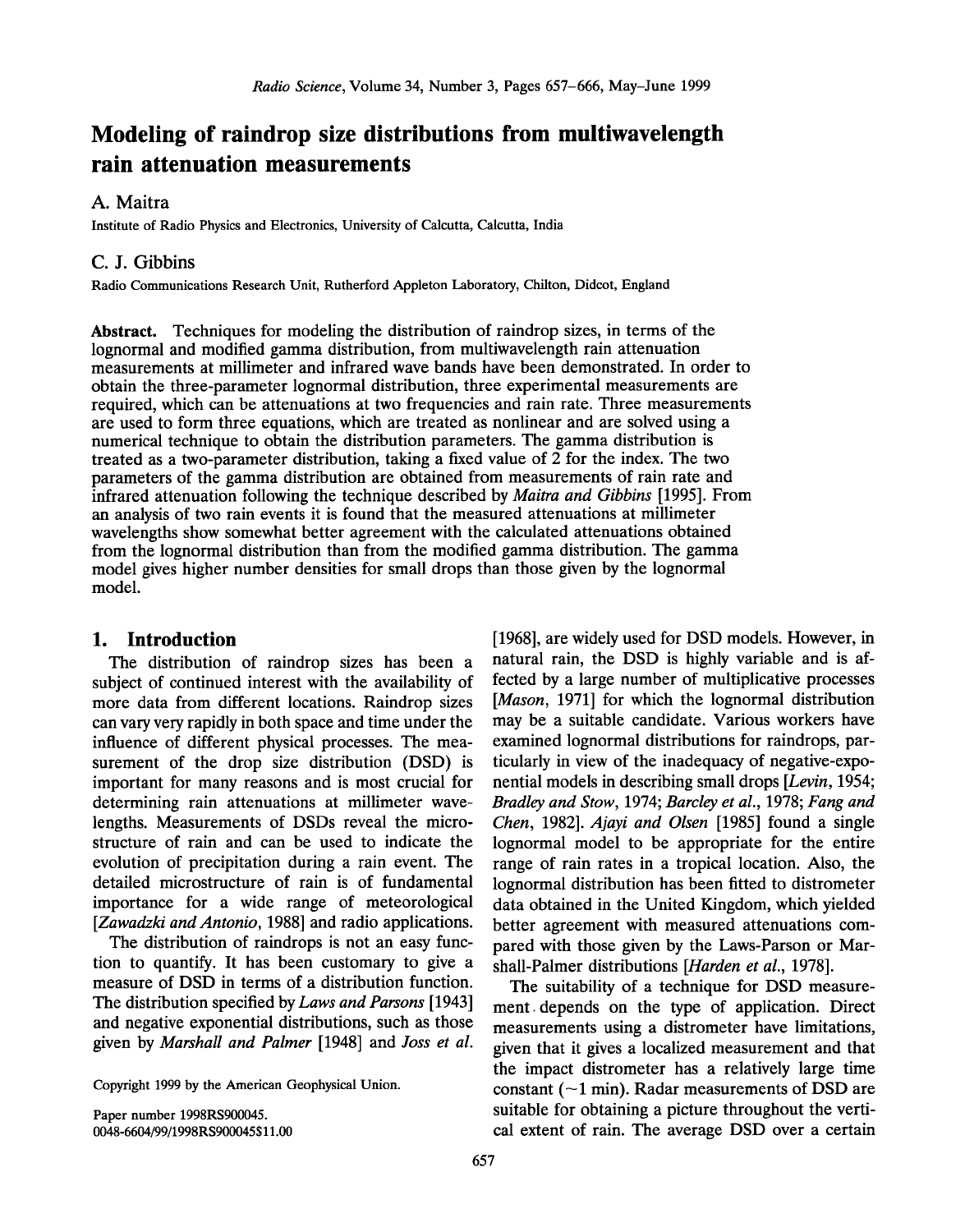**path length is more appropriate for determining rain attenuations for millimeter waves propagating over the path length. Again, near-instantaneous measurements of DSD can reveal fast variations in DSD under various conditions of air turbulence. The nearinstantaneous path-averaged DSD in terms of a negative-exponential function has been obtained by many workers from multifrequency observations at millimeter wavelengths [Fumhama and Ihara, 1981; Ihara et al., 1984; Manabe et al., 1984]. However, the negativeexponential model has been found inadequate to describe small raindrops.** 

**In an earlier work, Maitra and Gibbins [1995] obtained the rain DSD in terms of a modified gamma distribution from measurements of infrared attenuation and rain rate. In the present work a technique is described to derive the DSD in terms of a threeparameter lognormal distribution from measurements of attenuations at two wavelengths and rainfall rate. The distribution parameters are modeled in terms of the rain rate. Two rain events have been analyzed to make a comparison between the lognor**mal and modified gamma distributions vis-à-vis their **suitability for predicting rain attenuations and for describing raindrops over the entire range of sizes.** 

# **2. Theoretical Background**

**As mentioned earlier, the modified gamma function has been used to describe rain DSDs, which is expressed as follows:** 

$$
N(D) = N_0 D^n \exp(-\Lambda D) \tag{1}
$$

where  $N(D)$  is in m<sup>-3</sup> mm<sup>-1</sup> and D, the drop **diameter, is in millimeters. The distribution parame**ters  $N_0$ , in m<sup>-3</sup> mm<sup>-n-1</sup>, and  $\Lambda$ , per millimeter, **depend on the rainfall rate. In the present case, n is**  taken to be 2. This value of  $n$ , in the range  $-1$  to 4 **[Ulbrich, 1983], provided the best agreement between measured and calculated attenuations in the present case, as determined in the previous study [Maitra and Gibbins, 1995].** 

**The lognormal distribution used in the present study has the following form:** 

$$
N(D) = \frac{N_T}{\sigma D \sqrt{2\pi}} \exp\left[-\frac{1}{2} \left(\frac{\ln(D) - \mu}{\sigma}\right)^2\right]
$$
 (2) (R). Henformed fr

where  $N_T$  is the total number of drops of all sizes,  $\mu$ is the mean of  $ln(D)$ , and  $\sigma^2$  is the variance.

The attenuation coefficient  $\gamma$  (dB km<sup>-1</sup>) is given by

$$
\gamma = 4.343 \times 10^{-3} \int_0^\infty Q(D) N(D) \, dD \tag{3}
$$

where  $Q(D)$  is the extinction coefficient in square **millimeters.** 

The rainfall rate (mm  $h^{-1}$ ) is expressed in terms of **the DSD as** 

$$
R = 6\pi \times 10^{-4} \int_0^\infty v(D) D^3 N(D) \, dD \tag{4}
$$

where the raindrop terminal velocity  $v(D)$ , in m s<sup>-1</sup>, **is obtained from the relation [Maitra and Gibbins, 1995]** 

$$
v(D) = 9.65 - 10.3 \exp(-0.6D) + 0.65 \exp(-7D)
$$
\n(5)

**Combining (4) and (5) yields** 

$$
R = N_0 \Gamma(n + 4) \times 10^{-2} \left\{ \frac{1.819}{\Lambda^{n+4}} - \frac{1.942}{(\Lambda + 0.6)^{n+4}} + \frac{0.123}{(\Lambda + 7)^{n+4}} \right\}
$$
(6)

At optical wavelengths  $(D \gg \lambda)$  the extinction **coefficient has the following simplified expression [Deirmendjian, 1969]:** 

$$
Q(D) = \frac{1}{2} \pi D^2 \tag{7}
$$

**which results in a simplified form of attenuation coefficient at optical wavelengths as follows:** 

$$
\gamma_{\rm opt} = 6.822 \times 10^{-3} \times \frac{N_0}{\Lambda^{n+3}} \Gamma(n+3) \tag{8}
$$

Measurements of R and  $\gamma_{opt}$  provide solutions to (6) **and (8) for the modified gamma-distribution param**eters  $N_0$  and  $\Gamma$  for a particular value of n [*Maitra and* **Gibbins, 1995].** 

**For the lognormal distribution with three parameters in the distribution function, three experimental measurements are required, which can be attenua**tions at two frequencies ( $\gamma_1$  and  $\gamma_2$ ) and rainfall rate **(R). Hence the following nonlinear equations are formed from these measurements:** 

$$
\gamma_1 = 4.343 \times 10^{-3} \int_0^\infty Q_1(D) N(D) \, dD \tag{9}
$$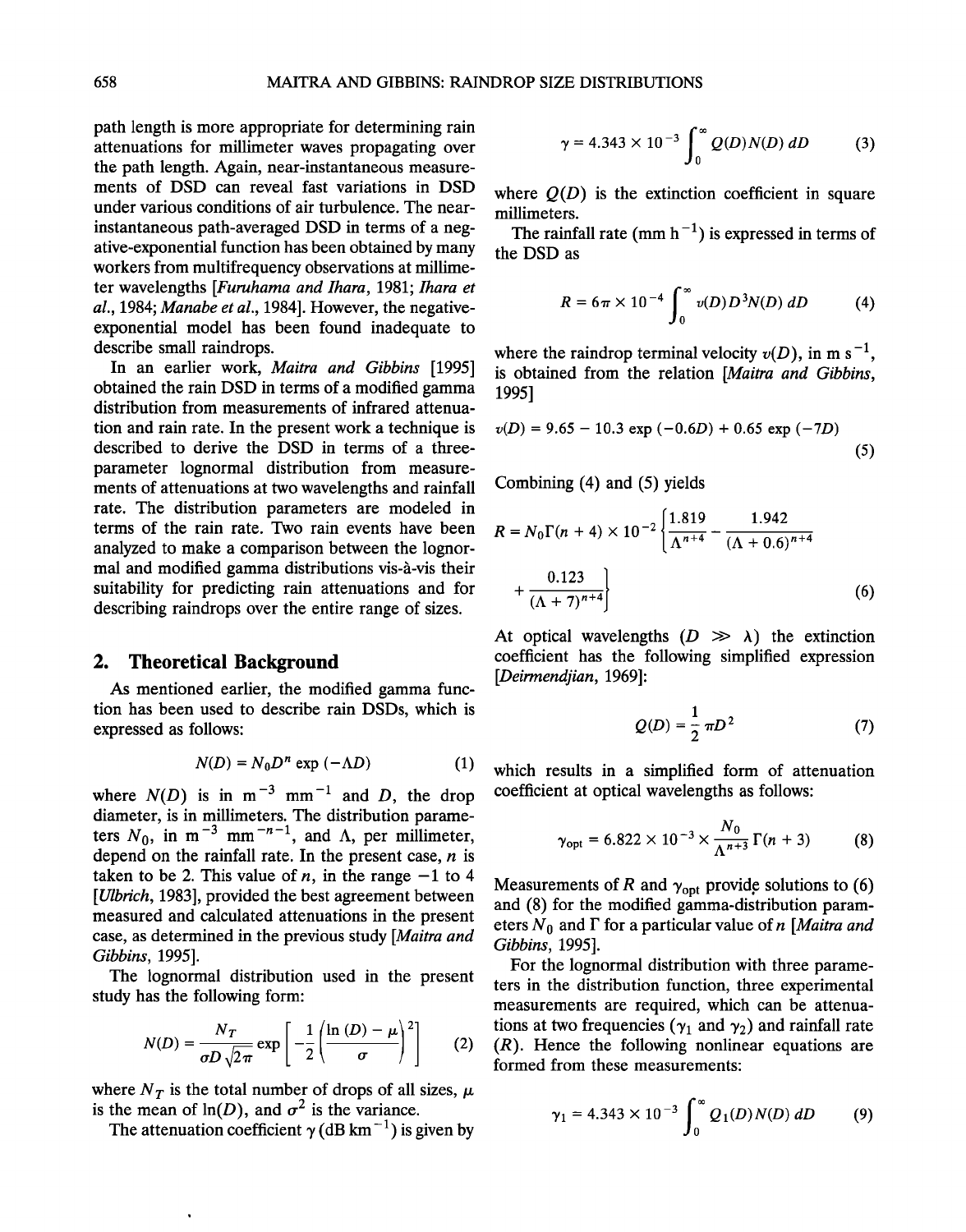$$
\gamma_2 = 4.343 \times 10^{-3} \int_0^\infty Q_2(D) N(D) \, dD \qquad (10) \quad \text{sur} \quad \text{rati} \quad \text{rati}
$$

$$
R = 6\pi \times 10^{-4} \int_0^\infty v(D) D^3 N(D) \, dD \qquad (11) \quad \text{d}C
$$

**These three equations are to be solved to obtain three**  parameters, namely,  $N_T$ ,  $\sigma$ , and  $\mu$ . At millimeter **wavelengths, however, (7) does not hold, and Mie**  scattering theory has to be invoked to obtain  $Q(D)$ . **The solutions of three nonlinear equations are obtained using the modified Powell hybrid method to find a zero of N nonlinear functions in N variables [Powell, 1970]. Supplied with the initially guessed values of the unknown parameters, from the model of Ajayi and Olsen [1985] in the present case, this method gives final solutions with a specified tolerance through a finite number of iterations. However, solutions are not available for all sets of experimental observations. There may be several reasons for this; for example, the experimental measurements may not be sufficiently accurate to yield a realistic solution, or the number of iterations required to obtain the convergence for a solution may be higher than that specified. In the present case, solutions are mostly unavailable at low rain rates when attenuations are small and the relative accuracy of attenuation measurements is consequently much lower.** 

**The present techniques indicate that the nearinstantaneous DSD can be obtained in terms of a modified gamma function from measurements of infrared attenuation and rainfall rate and in terms of a lognormal function from measurements of attenuations at two wavelengths and rain rate.** 

# **3. Experimental Results**

**The experimental measurements utilized in this paper were made on the 500-m Millimetre-Wave Experimental Range at Chilbolton (MWERAC), in**  Hampshire (57°8'N, 1°26'W, elevation 84 m), oper**ated by the Rutherford Appleton Laboratory. The range is described in detail by Gibbins et al. [1987]. The present work is based on rain attenuation mea**surements at 37, 57, and 97 GHz and  $10.6 \mu m$  over **the 500-m line-of-sight link. The rainfall rate considered in the analyses is the mean of measurements made with three rapid-response rain gauges, spaced 200 m apart along the link, with a minimum resolu**tion of  $\sim$ 1 mm h<sup> $-1$ </sup> and an integration time of 10 s. **The results presented are based on an analysis of two** 

**rain events, data inputs being 10-s samples of measurements of attenuations and rain rates, where rain**  rates exceeded 2 mm  $h^{-1}$ . The meteorological con**ditions prevailing during the two rain events are described by Maitra and Gibbins [1995].** 

**As already noted, solutions for the lognormal distribution parameters were not obtained for all the measurement points with a particular pair of frequencies. Hence solutions obtained with measurements obtained at different pairs of frequencies, namely, 37**  and 57 GHz, 37 GHz and 10.6  $\mu$ m, 57 and 97 GHz, and 57 GHz and 10.6  $\mu$ m, have been considered. The **lognormal distribution parameters are fitted to appropriate relations in terms of the rain rate considering all the solutions to make it statistically more reliable and independent of any possible frequency-biased estimates. The tolerance of convergence for a solution is not more than 0.001. In fact, a lower value of tolerance is initially considered and subsequently increased up to 0.001 if a solution cannot be obtained at a lower tolerance.** 

#### **3.1. Event 1**

**This rain event occurred on August 21, 1983, starting at 0830 UT. The lognormal distribution parameters, together with the fitted curves, are shown in Figure 1. The parameters of the two distributions are fitted to the following relations in terms of the rain rate:** 

**Lognormal distribution parameters** 

 $N_T = 84R^{1.18}$  $\mu = 0.195 - 0.21 \ln R$  $\sigma^2 = -0.012 + 0.078$  ln R

**Gamma distribution parameters** 

$$
\Lambda = 10R^{-0.31}
$$
  

$$
N_0 = 1.76 \times 10^6 R^{-1.2}
$$

**Attenuations are calculated using the above models for the DSD parameters and are shown in Figure 2, together with the power law curve fitted to measured attenuations. The circles indicate individual attenuation measurements. Calculated attenuations are obtained using Mie scattering theory. It can be seen that**  up to rain rates of 15 mm  $h^{-1}$ , the three curves **obtained from power law fitting and from the lognormal and gamma distribution parameters agree reasonably well. For higher rain rates, however, these-**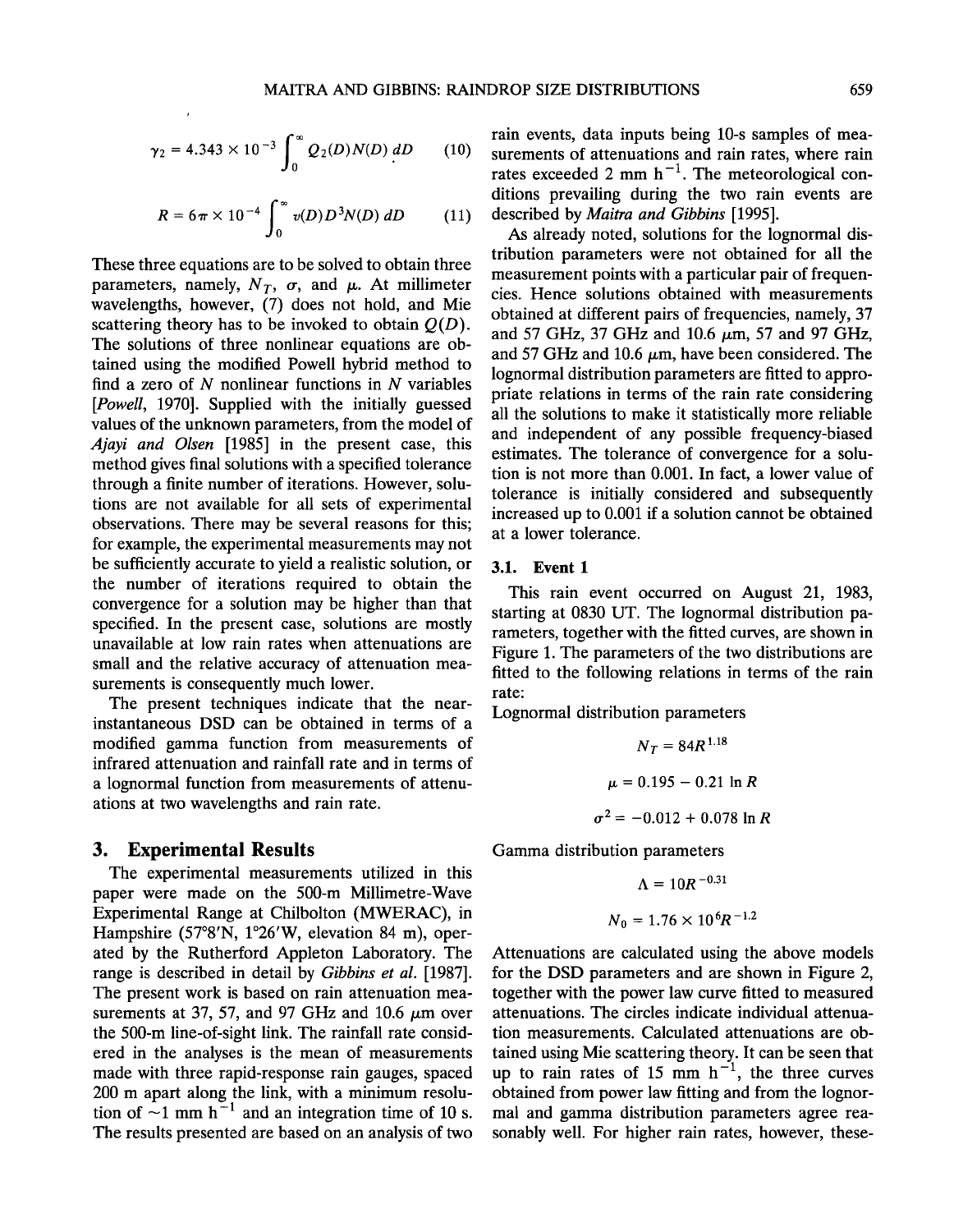

**curves differ to some extent. It is observed that overall, the lognormal distribution gives a somewhat better fit to the experimental measurements than does the gamma distribution. For this event it appears that there are two regimes of DSD evolution, below**  and above a rain rate of about 15 mm  $h^{-1}$ . A single **distribution model may therefore not be adequate for an event like this. To present more definitive evidence in support of the efficacy of the present technique, a comparison between measured attenuations at 97 GHz and those calculated with the derived lognormal parameters for this rain event is shown in Figure 3. The distribution parameters used for calculating 97- GHz attenuations at different times through the event are obtained from measurements with the pairs**  of frequencies 37 GHz and  $10.6 \mu m$  and  $57$  GHz and 10.6  $\mu$ m, again to indicate that the present technique **works independently of the frequency of observations. The continuous line in Figure 3 is the line of equal attenuation. Good agreement is obtained between measured and calculated attenuations with a regression coefficient 1.05 and a correlation coefficient 0.98.** 

## **3.2. Event 2**

**The second rain event analyzed in the present study started at 0300 GMT on September 15, 1983. Scatterplots of the lognormal distribution parameters against rain rates, together with the fitted curves, are shown in Figure 4. The following relations are obtained for the best-fit curves for the distribution parameters:** 

**Lognormal distribution parameters** 

$$
N_T = 357R^{0.62}
$$

$$
\mu = -0.906 + 0.195 \ln R
$$

$$
\sigma^2 = 0.377 - 0.0592 \ln R
$$
Gamma distribution parameters

$$
\Lambda = 7.6R^{-0.17}
$$
  

$$
N_0 = 2.8 \times 10^5 R^{-0.15}
$$

**Figure 1.** (opposite) Rain rate dependence of lognormal distribution parameters during the rain event on August 21, **distribution parameters during the rain event on August 21, 1983 (event 1).**  $N_T$  (m<sup>-3</sup> mm<sup>-1</sup>) is the total number of drops,  $\mu$  is the mean, and  $\sigma^2$  is the variance. The circles are **values of the parameters obtained at different time points; continuous lines are regression lines fitted to these values.**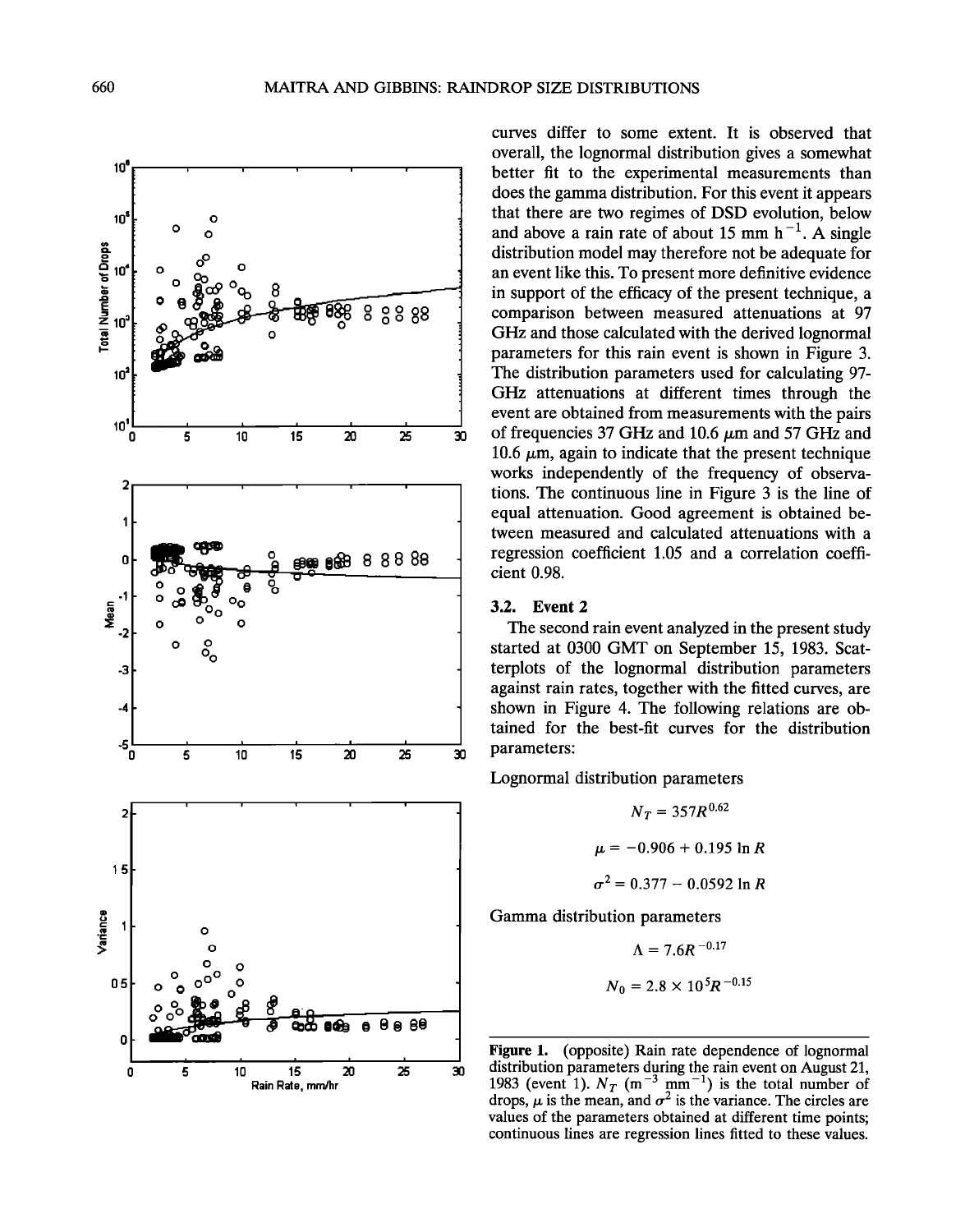



**Figure 3. Comparison between measured attenuations at 97 GHz and those calculated with the lognormal distribution during event 1. The continuous line is the line of equal**  attenuation.

**Figure 5 gives the attenuation curves calculated with the above DSD parameters, together with measured attenuations and the fitted power law curve. For this event also, the model-generated attenuations agree better with measured attenuations at rain rates up to**  15 mm  $h^{-1}$  than at higher rain rates. Again, the **lognormal model gives a somewhat better overall fit to the experimental measurements than does the modified gamma model. A comparison between measured and calculated attenuations at 97 GHz obtained during this event is shown in Figure 6. The agreement is again found to be very good, with a regression coefficient of 0.98 and a correlation coefficient of 0.98.** 

# **4. Discussion**

**Raindrop size distributions have been obtained in terms of two distribution functions, namely, the lognormal and modified gamma distributions. A numer-**

**Figure 2. (opposite) Attenuations against rain rates during event 1. Circles indicate measured data; solid lines indicate best-fit power law curves; short-dashed lines denote attenuations from the lognormal model; and longdashed lines denote attenuations generated from the gamma model.**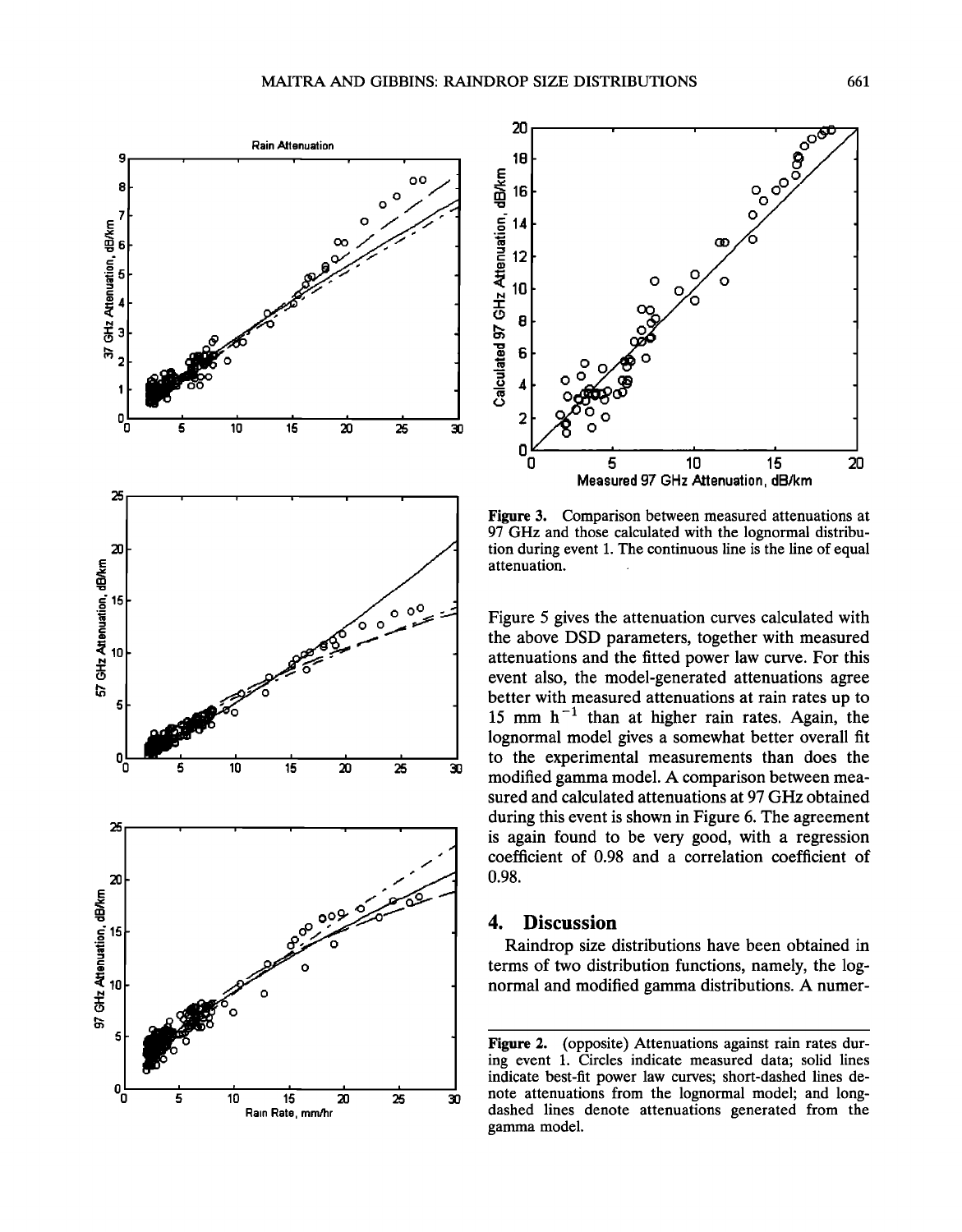

**ical technique to solve a set of nonlinear equations has been utilized to obtain the three parameters in the lognormal distribution, from measurements of rain attenuations at two frequencies and rain rate. Two rain events have been analyzed to indicate the efficacy of the present technique. A large spread of DSD parameters about the fitted curves is observed at**  low to moderate rain rates  $(2-15 \text{ mm h}^{-1})$ , while the **parameters show less variability at higher rain rates. Kozu [1991] also reported large variability in DSD**  parameters at rain rates below 15 mm h<sup>-1</sup> and less **variability at higher rain rates, indicating that lower rain rates result from varying precipitation processes, whereas the physical processes causing intense rain rates may be relatively similar. A good overall agreement, however, is found between attenuations generated from the lognormal model and experimental measurements for the present rain events.** 

**The solution for DSD parameters is either not obtainable or unrealistic for a large number of data sets at low rain rates, where the relative accuracy of the attenuation measurements, with a precision of 0.5 dB, becomes much less. At higher values of attenuation, however, the availability of solutions improves substantially. For attenuation measurements exceeding 5 dB used in the analysis, about 75% of the data sets yielded solutions. Hence the model-generated curve is less influenced by data points at low rain rates than at high rain rates. On the other hand, the power law curve is influenced mostly by measurements at low rain rates since the number of data points is much higher at low rain rates than at high rain rates. This bias, in fact, causes the discrepancy between the attenuation curves generated by the models of DSD parameters and the fitted power law curves to be appreciable at high rain rates.** 

**The two distribution models are compared at rain**  rates of 5 and 25 mm  $h^{-1}$  for the two events in Figure **7. It is seen that the modified gamma distribution overestimates the number of small drops and underestimates the number of large drops, compared with the lognormal distribution. Large number densities given by the gamma distribution at very small drop sizes (<0.5 mm) may not be realistic. A value of the** 

**Figure 4. (opposite) Rain rate dependence of lognormal distribution parameters during the rain event on September**  15, 1983 (event 2).  $N_T$  (m<sup>-3</sup> mm<sup>-1</sup>) is the total number of drops,  $\mu$  is the mean, and  $\sigma^2$  is the variance. The circles are **values of the parameters obtained at different time points; continuous lines are regression lines fitted to these values.**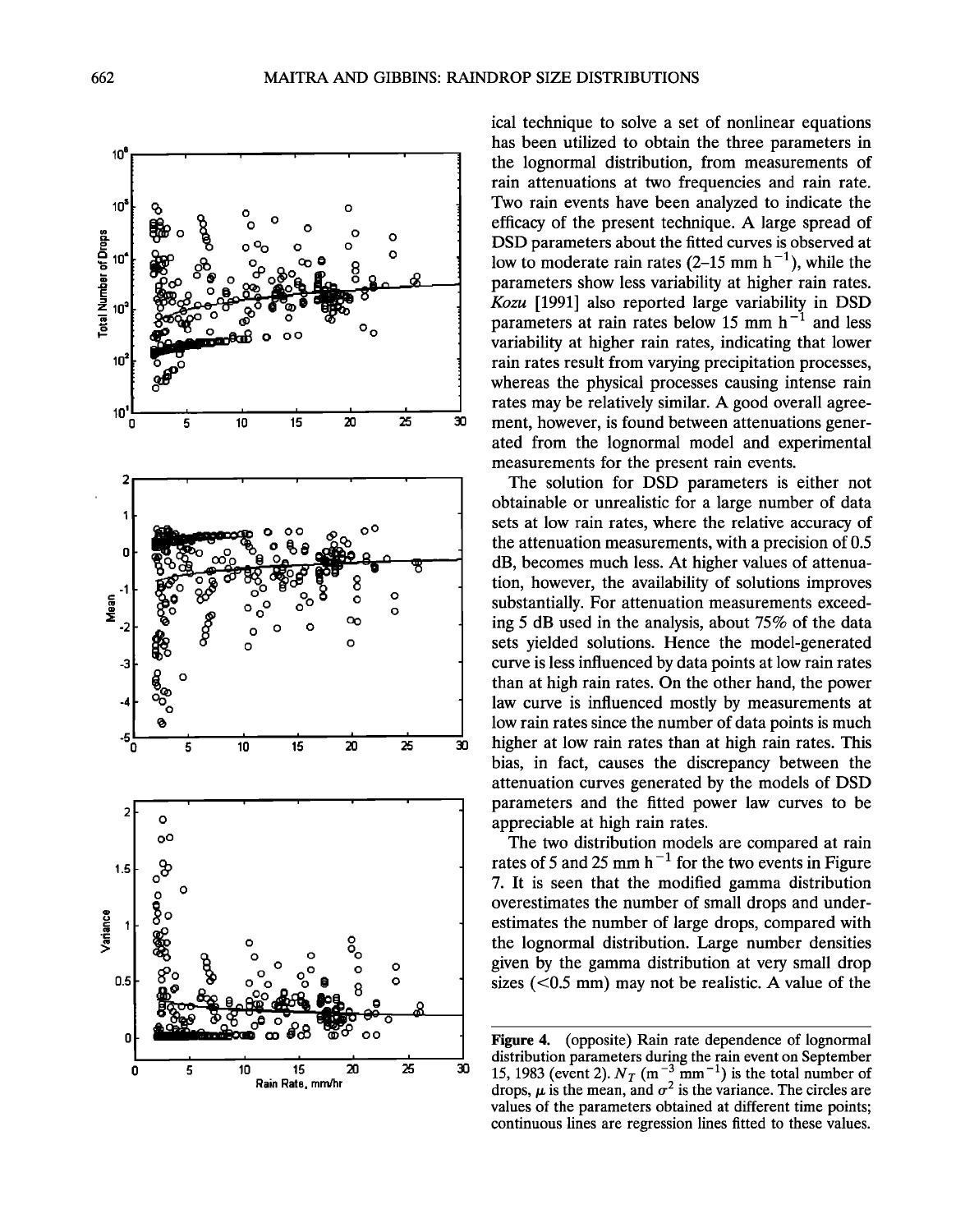



**Figure 6. Comparison between measured attenuations at 97 GHz and those calculated with the lognormal distribution during event 2. The continuous line is the line of equal attenuation.** 

**parameter n higher than 2 in the gamma distribution might have described the distribution of small raindrops more faithfully. In fact, instead of taking a fixed value of n, this parameter could be considered as a rain-dependent variable, treating the gamma model as a three-parameter distribution [Ulbrich, 1983; Kozu, 1991].** 

**For event 1 the lognormal distribution gives a lower mode diameter for a higher rain rate, which is not indicated by the lognormal models for different locations reported by Ajayi and Olsen [1985]. Those models are, of course, based on statistical studies taking a large number of rain events. The present result might indicate the peculiarity of an individual event, which can be of interest to study the associated physical processes.** 

**For the two events analyzed here, it is found that the mode diameters given by the lognormal distribu-**

**Figure 5. (opposite) Attenuations against rain rates during event 2. Circles indicate measured data; solid lines indicate best-fit power law curves; short-dashed lines indicate attenuations generated from the lognormal model; and long-dashed lines indicate attenuations generated from the gamma model.**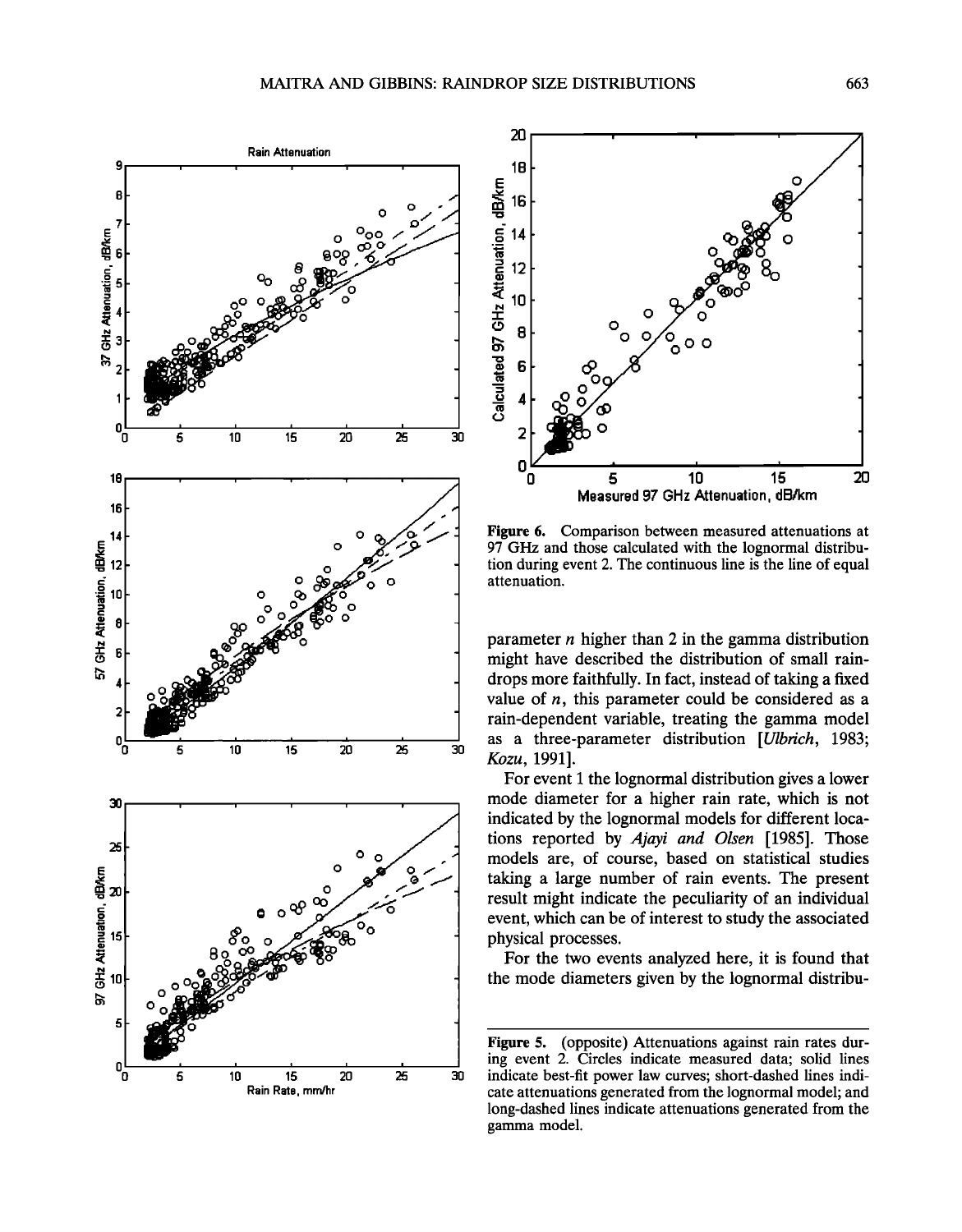

**Figure 7. Comparison between the lognormal and gamma distribution model obtained at rain rates of**  5 and 20 mm h<sup>-1</sup> for events 1 and 2. Solid lines indicate lognormal model; and dashed lines indicate **gamma model.**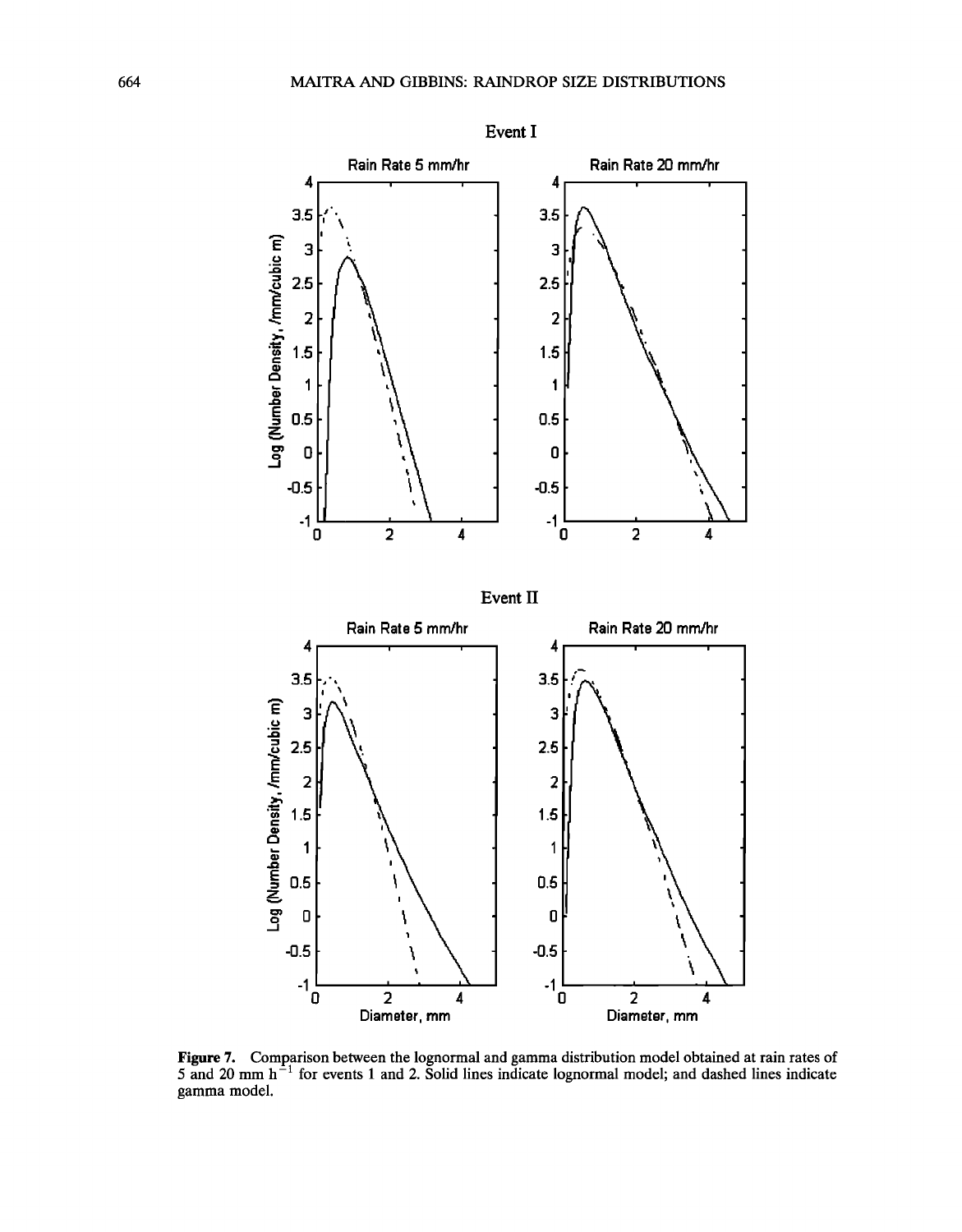

**Figure 8. Variation of liquid water content with rain rate during the two rain events. Solid lines indicate lognormal model; dashed lines indicate gamma model.** 

**tion are also smaller than those reported from distrometer observations [Ajayi and Olsen, 1985]. This could suggest that the present technique utilizing measurements with millimeter and optical propagation is capable of sensing very small drops, which is not possible with a distrometer.** 

**To compare the two distributions further, the liquid**  water content  $W$  (g m<sup>-3</sup>), at different rain rates, has **been calculated for the two events using the following relation:** 

$$
W = \frac{\pi}{6} \int_0^\infty D^3 N(D) \, dD \tag{12}
$$

**The power law relations between water content and rain rate for the best-fit curves, shown in Figure 8, are given below.** 

**Event 1** 

$$
W_{\text{LG}} = 0.075R^{0.9}
$$

$$
W_{\text{GM}} = 0.11R^{0.75}
$$

**Event 2** 

$$
W_{\text{LG}} = 0.067R^{0.94}
$$

$$
W_{\text{GM}} = 0.091R^{0.87}
$$

where  $W_{LG}$  and  $W_{GM}$  denote the water content **derived from the lognormal and gamma distributions, respectively. It is found that the two distributions give estimates of water content which agree well to within**  10% up to a rain rate of 25 mm  $h^{-1}$ . This indicates **that the distribution of drop sizes contributing most toward the water content is not significantly different for the two distributions, which is also evident from Figure 7.** 

# **5. Conclusions**

**A technique has been demonstrated to obtain a three-parameter lognormal distribution of raindrop sizes from measurements of rain attenuations at two frequencies and rain rate. The lognormal distribution is compared with the two-parameter gamma distribu**tion with a fixed value of the index  $(n = 2)$  obtained **from measurements of rain attenuation at infrared wavelength and rain rate. From the analysis of two rain events, it is found that the agreement between measured attenuations and calculated attenuations using the lognormal distribution is good and somewhat better than that using the gamma distribution. The gamma distribution yields higher number densities for small drops than those given by the lognormal**